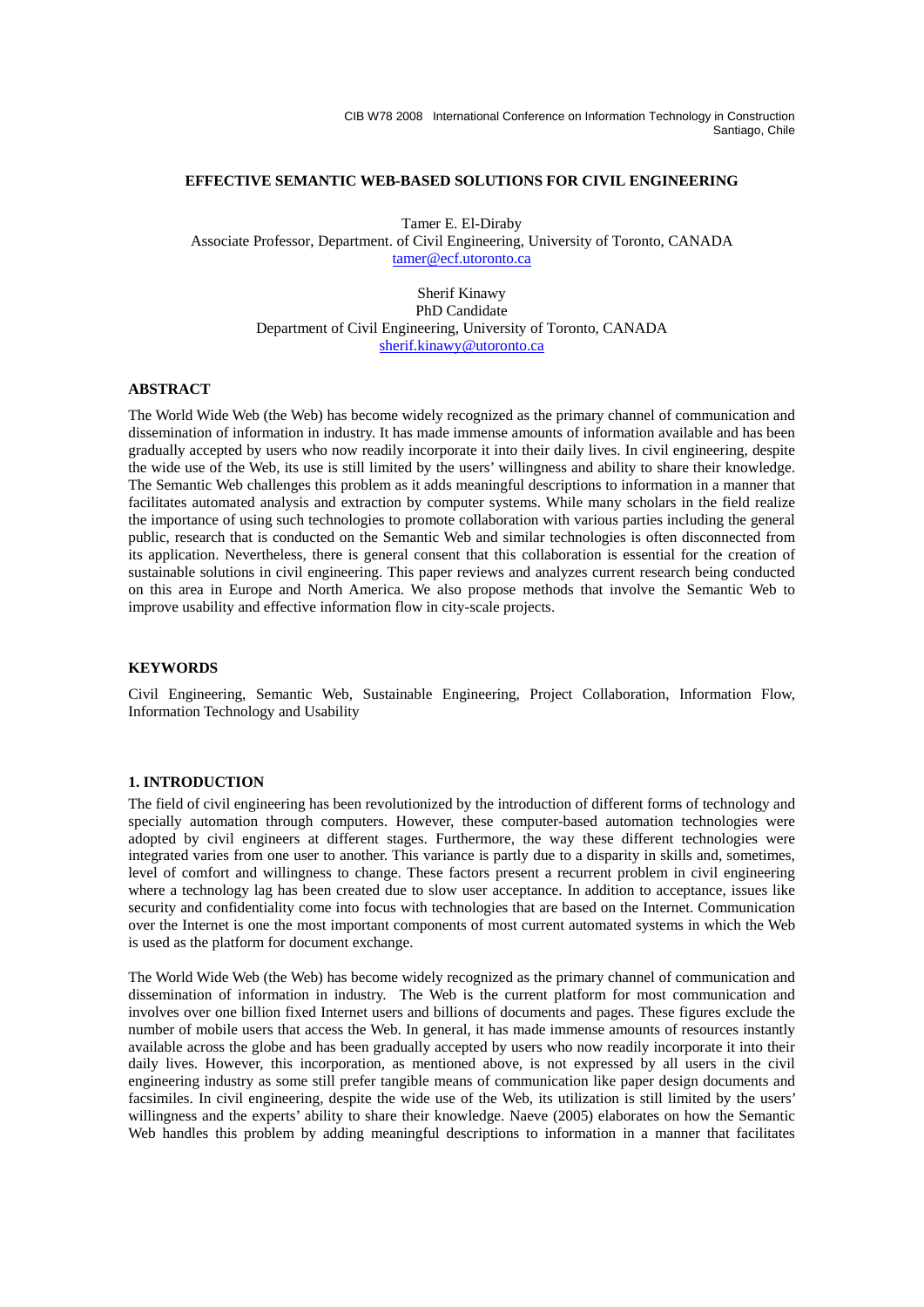automated analysis and extraction by computer systems. Integration of the Semantic Web is already under way in several fields in which taxonomies and relationships are being standardized (Sheth et al. 2007).

Efficient collaboration has been the focus of our research since we identified these problems, especially in city-scale projects. Most of the problems faced in city-scale projects arise due to the need for concurrent coordination with more than one party. These parties include the public, government bodies and other construction entities. Once this coordination has been achieved, city-scale models can easily be extended to span projects that involve international collaboration. While many scholars in the field realize the importance of using such technologies to promote collaboration with various parties (El-Diraby and Gill 2006), research that is conducted on the Semantic Web and similar technologies is often disconnected from its application (Robertson et al. 2007). In addition, despite the prevalence of technology as a means of improving construction processes, steps need to be taken to promote further integration through coordinating with users and facilitating active participation of the public.

Nevertheless, many scholars agree that this collaboration is essential for the creation of sustainable solutions in civil engineering (Barrett 2008; Robertson et al. 2007). This paper reviews and analyzes current research being conducted in the area of collaboration in Europe and North America. Although several other regions are already leading a technologically-advanced and prospering construction industry, this review will limit the context of comparison and research scope by excluding regions other than those mentioned above. In order to identify the deficiencies within this scope, a review of current automation technologies is necessary. This paper will review current technologies before describing state-of-the-art approaches involving the Semantic Web. We also recommend improvements in areas that would help speed up the integration process.

# **2. CURRENT AUTOMATION TECHNOLOGIES**

The field of civil engineering has seen the successful integration of technologies such as computational intelligence, modeling and simulations and finally the Web. The integration of technology was brought about by a growth in the industry, and the technology, in turn, promoted further growth. This growth is evident in several fields of civil engineering. Project management, for instance, currently involves extensive use of communication and automation technologies.

Unfortunately, this automation is being utilized within a generally fragmented industry. This fragmentation is a problem due to the large size of the civil engineering industry, and is hindering further growth foreseen by researchers. The size of the construction industry, as one aspect of civil engineering, in the UK alone represents 9.9% of its GDP which makes it one of the largest industries in the UK (Barrett 2008). With an industry that shows such diversity, great inconsistencies arise in various processes. These inconsistencies in processes as well as data can be directly translated to significant losses in funds and time. Barrett (2008) suggests that rather than considering this fragmentation a problem, researchers should look at it as an attribute of the industry. This approach helps in dealing with the fragmented nature more positively and perhaps justifies why the integration process has been a hard one all along.

Other than fragmentation, and despite evident automation, the second important deficiency is the difficulty of acquisition of knowledge. For example, a case study from Greece shows that determining the failure reasons in waste management could be a very hard task due to the parties not cooperating (Dokas and Panagiotakopoulos 2006). In this case, an expert system was successfully used to enhance the knowledge acquisition process. Nevertheless, little thought was given to global application and if, in fact, it could be communicated globally.

Expert systems are also used in the infrastructure industry in the U.S. which has the largest highway system in the world. Within this complex system, engineers use expert systems to automate the process of evaluating existing bridge systems to prevent future disasters (Issa et al. 1995). However, despite the significance of this system as a rating model, its effectiveness and field of application could be reduced by lack of transferability across different bridge systems. A simple discrepancy such as incompatible rating units could act as a barrier against seamlessly communicating data on an international level.

As can be seen in the previous examples, the general trend revolves around problems that are based on lack of cooperation and difficulty of data acquisition. As a remedy to these problems, while keeping the advantages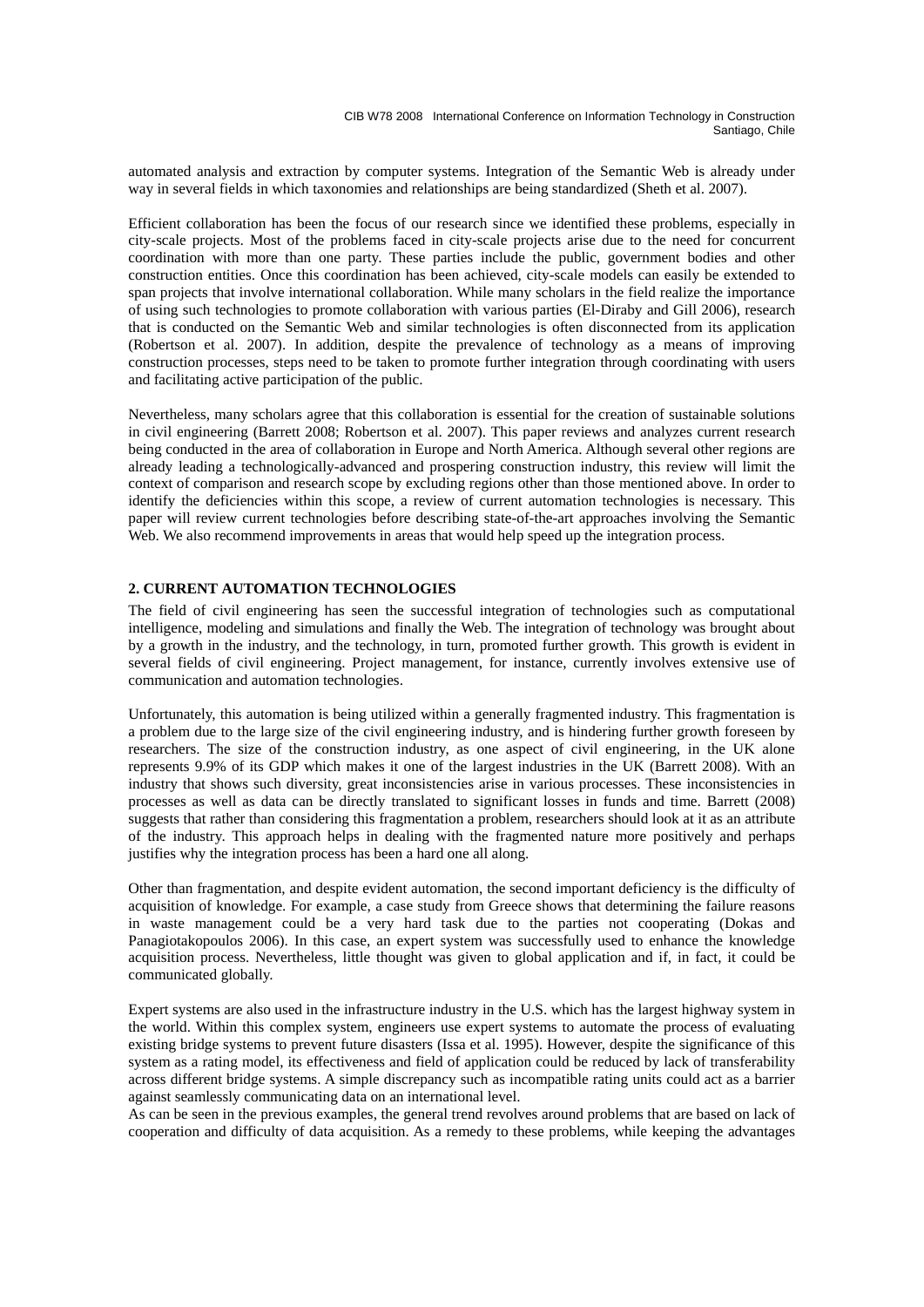of an automated system, applications involving the Semantic Web have been proposed. Despite being a relatively new concept, some of these applications are already in operation.

### **3. THE SEMANTIC APPROACH**

The Semantic Web comes as a natural evolution of the Web. It adds a semantic aspect to the current syntactic Web that is based on resources, mostly in the form of documents. In the context of the Semantic Web, these documents can be described and then easily analyzed using technologies based on the Extensible Markup Language (XML). The main advantage of this approach is that a user would be able to receive relevant data and trends without manually carrying out any comprehensive identification. In turn, this saves human resources and time, which both translate to a reduced cost.

One important point to note is that the aforementioned data inconsistencies that arise are a consequence of changes in data trends as well and not just underperformance on part of the users. We are subjected to immense amounts of information that becomes overwhelming even for adept managers. Naeve (2005) describes how the Semantic Web makes information suitable for identification and machine processing. This facilitation is achieved by relating the descriptions of different sets of information. In other words, the Semantic Web automates the fetching of information. This taxonomic automation of the search and analysis processes was the missing link in most of the applications mentioned above. Taking the case from the previous section as an example, the waste management fault expert system in Greece could be an area where the Semantic Web would be used in the integration and deployment of the expert system. This integration is especially useful in developing countries where expert knowledge may be lacking or not immediately available.

It is increasingly demonstrated that the applications of the Semantic Web have seen a boost over the past two years. This boost was accompanied by standardization of many of the concepts involved in the Semantic Web, hence, the technology became more usable. Following are case studies that deal with some of these applications. These cases give an idea of the general trend, our current ability to identify and deal with the deficiencies and level of progress. The main areas covered by the following cases are related to virtual organizations and risk assessment in construction.

Virtual Organization (VO) is a term that generally describes collaboration between companies within the context of a specific project. The term can also be used more specifically to describe business collaboration or the exchange of skills between companies (Gehre et al. 2007). The InteliGrid platform is a European Union project that uses research aimed at establishing a grid-based VO environment. Dolenc et al. (2007) explain how this project uses grid technology and semantic interoperability to provide a prototype that can be used by the engineering industries. This line of research represents a powerful integration approach in which the computing power of grids is used to collaborate between higher-level business processes. Gehre et al. (2007) further discuss the management of VO processes using Semantic Web concepts. Their research effectively brings the user into context by designing end-user applications with graphical user interfaces to facilitate testing. Their model provided a proof of concept and also indicated that more "flexible semantic humancomputer interaction" needs to be developed.

Another area that could make great use of the Semantic Web is privatized infrastructure finance where private-public interaction occurs. El-Diraby and Gill (2006) extend the application of the Semantic Web to this area where construction meets external disciplines like finance. The collaboration with different disciplines requires bridging through a transfer of knowledge. The main aim of this knowledge transfer is to assess and communicate the risks in an efficient way. For instance, the taxonomy developed by El-Diraby and Gill (2006) would enable a construction company to communicate the evaluated risks to financial institutions efficiently. In addition to the assessment of risk, the suggested tool also provides the user with the possibility of documenting best practices. These documented results can later be analyzed by the system to detect certain patterns and create appendices accordingly. El-Diraby and Gill (2006) acknowledge the limitations of the proposed taxonomy as it is difficult for a single ontology to cover a full domain. The taxonomy, however, represents a successful attempt at connecting the financial and construction industries. Dealing with such gaps between industries typically provides significant challenges when applying the Semantic Web due to the complexities of creating common ontologies or integrating them.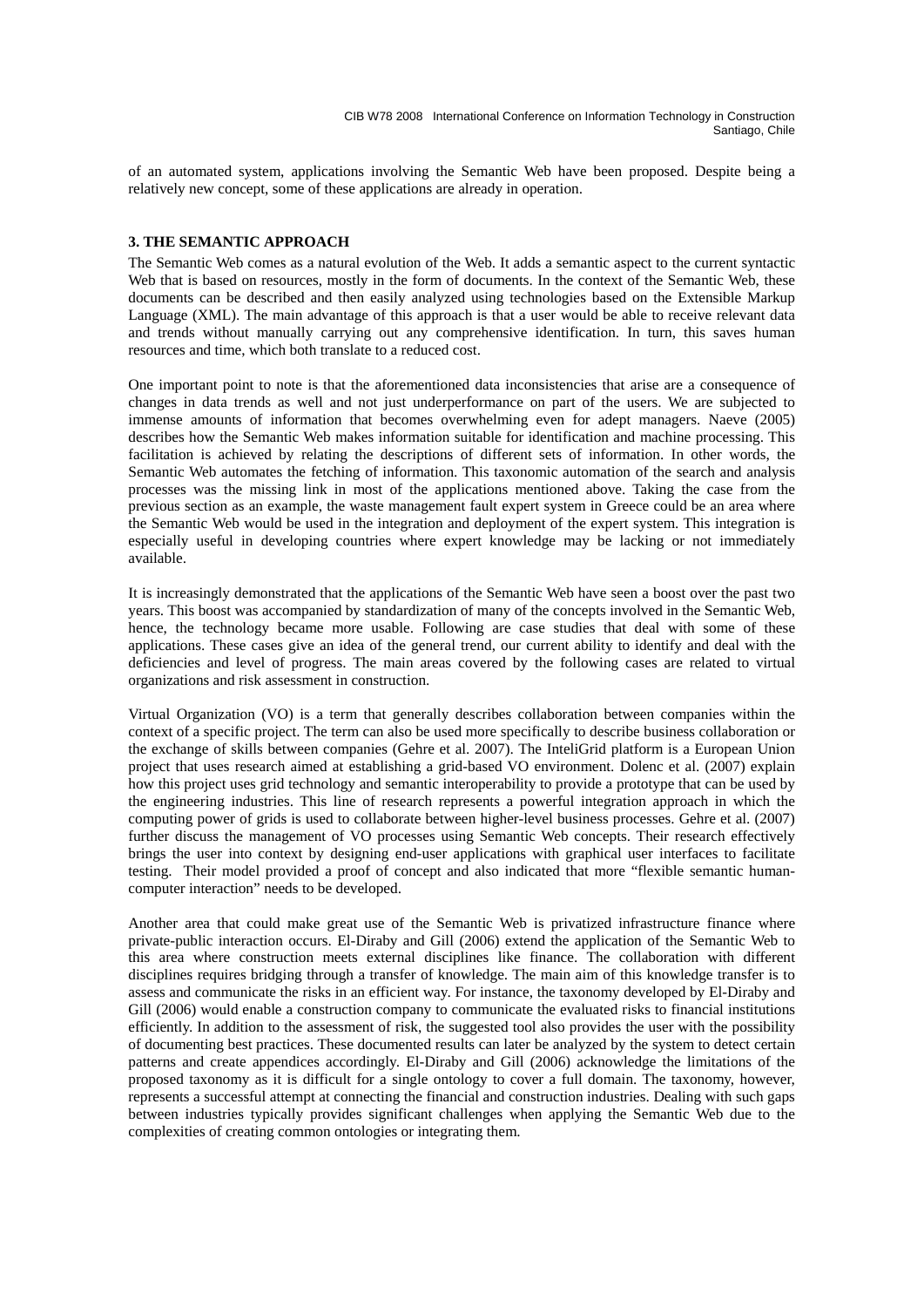The cases described above showed the diversity of applications the Semantic Web can be involved in. They also offer proof that integration on a large scale is facilitated by these technologies. In brief, the technology is available and the need for such technology has been established. The problem that is seldom tackled is obviously the user acceptance and promotion. A major question is why Semantic Web technologies do not appear to be catching up with other automation technologies. In the next section we discuss ways of promoting Semantic Web technologies and enhancing their usability.

# **4. PROPOSED SOLUTIONS**

Many civil engineers, specifically construction engineers, have been using computer software as a major component of the design and cost estimation process. Although other forms of technology may not have been received in the same manner, this existing familiarity with the use of software as a design tool should facilitate the promotion of new technologies. Yet, as mentioned earlier, this familiarity is not expressed by all engineers and a few steps need to be taken to introduce the Semantic Web effectively. The first and most important step is to guarantee access to communication technologies. Unfortunately, the communication infrastructure problem is not a problem that is limited to developing countries. One would find it hard to believe that a developed country like Spain would be falling behind in the availability of communication links. However, one of the recent projects in Andalucia, Spain dealt with the issue of installing fiber-optic cables for better connectivity to smaller regions in the country (Cortes et al. 2006). The issue of stable connectivity is a possible problem in most rural and remote areas around the world. With the continuous development in the construction industry, these remote areas could host several construction projects and even company branches. Therefore, investment in communication technologies in these areas is recommended on the long run for full automation of information flow. If permanent communication lines are not possible, although this is highly unlikely in the presence of satellite communication, offline data repositories should be synchronized frequently. In general, good communication lines promote the use of Semantic technologies as they offer a more stable system.

Besides communication, Semantic Web applications need direct marketing. The public and practitioners alike have to be widely aware of its possible applications so they can relate it to the problems they face and how it would help alleviate some of these problems. They also need to be assured that they can trust this technology and that it would actually promote better performance and lower costs on the short or long-run. Outsourcing the technology aspects of construction project is a very effective approach that provides this trust. Outsourcing companies also provide the required marketing through proven track history as the same technology could be transferred from one project to another upon proven success. The idea of outsourcing all information technology aspects of a project to a specialized company is not a new one and has proven to be very effective. Lin and Harding (2007) explain how outsourcing enables companies to focus on their core competencies. Among the advantages of outsourcing, the civil industry can make use of best practices and case studies that are gained by experts in outsourcing. Outsourcing companies also provide the best available technologies as they frequently update their services and security standards.

Whether a civil engineering company opts for outsourcing or develops its own in-house system, the first stages involved in the introduction of the new system are very important and could determine the overall success of the process. Contingency plans should be created with a design that accounts for some manual processes in case of unforeseen failure. Moreover, a modular structure is essential to achieve some independence among the processes. A modular approach would also mimic the fragmented nature of most projects as noted earlier. These modules would then be easily integrated in a process that follows careful and planned differentiation (Barrett 2008). Many companies start using a pilot approach in which the introduction of the Semantic Web is carried out as a pilot project until the documentation is carried out and the proof of concept is completed. This procedure also gives the users enough time to acclimatize and promotes efficient use of the system.

Thirdly, the role of regulatory authorities and governments is indispensable in introducing Semantic Web technologies in cases where it is perceived useful within their vision for the industry. Barrett (2008) points out that the role of a knowledgeable government is as important as the role of the users. This significant role is especially evident in construction education. Moreover, through the integration of the Semantic Web technologies and knowledge management systems, these governing bodies can design plans to bring the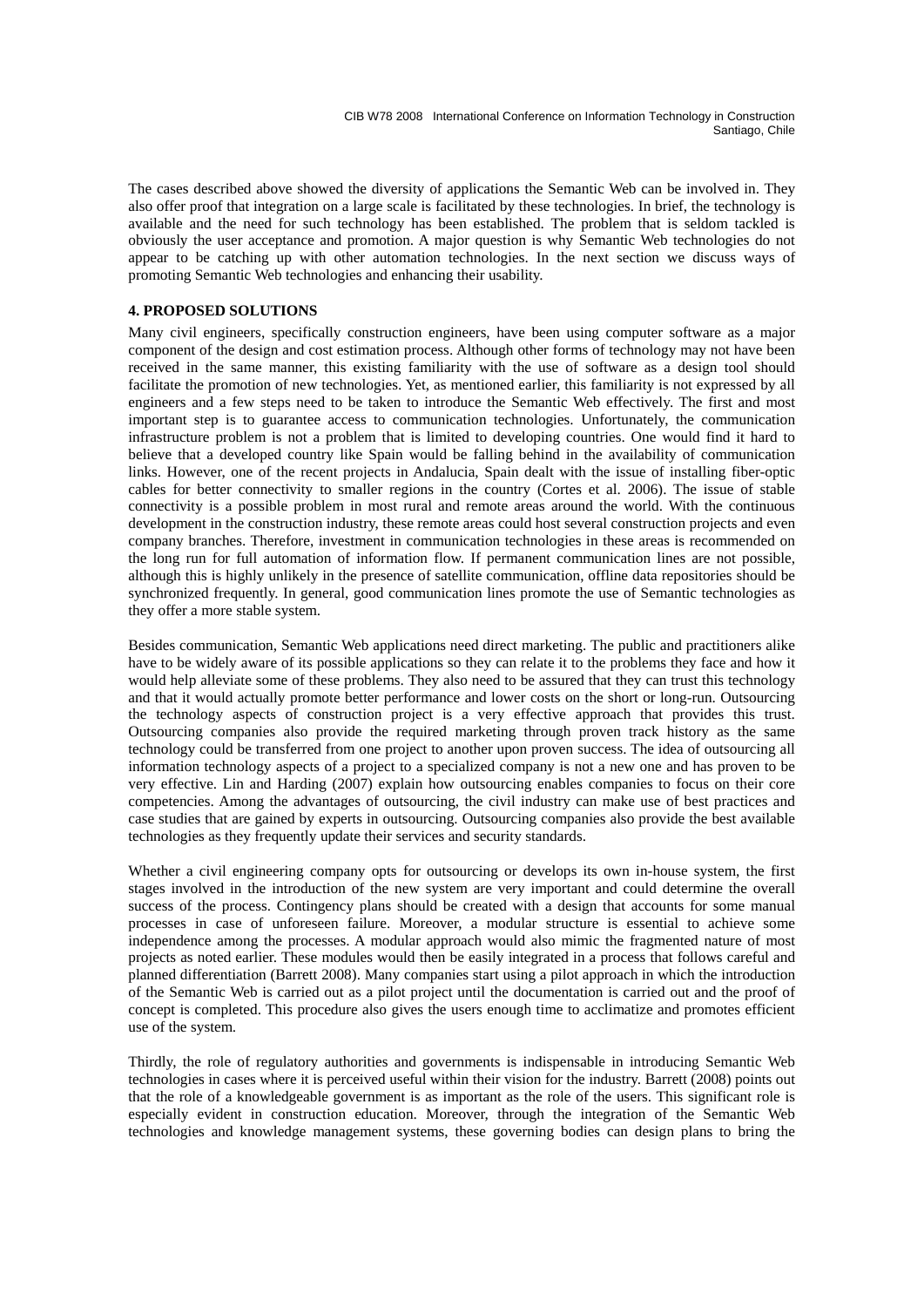CIB W78 2008 International Conference on Information Technology in Construction Santiago, Chile

industry up to their anticipated level of collaboration. These authorities should also provide recommendations and guidelines that fit the direction they want to drive the industry. On the long run, the collaboration systems would also provide them with better means to coordinate with other entities in the civil industry. In Europe, the aim is that by 2030, a more competitive and sustainable construction sector would be achieved through the Strategic Research Agenda (Robertson et al. 2007). On the other hand, it appears that there is little evidence of similar initiatives in North America. Whether the application will catch up with these research plans within the given time-frame will remain subject to uncertainty.

Finally, it is essential to acknowledge that while the semantic automation process needs an investment of time and funds, its gains can be soon realized through collaborative action across the industry. For this reason, planning should take the education of young engineers into consideration to allow for a directed rather than forced evolution of the technologies.

# **5. CONCLUSION**

In this paper, we have presented the prevailing trend in today's construction industry. It can be seen that there is a sufficient amount of research being conducted that is, unfortunately, lacking application. It was also shown that more research needs to be directed towards involving the users. Current research has been concentrating on different automation technologies. While automation has been successfully achieved in most realms of the industry, inconveniences due to fragmentation constantly surface. This fragmented structure arises due to the large number of companies that can be involved in one construction project. Research that tried to tackle this fragmentation as a problem was focused on eliminating fragmentation which proved quite challenging. As a result, it has been proposed that this fragmentation should be dealt with as an attribute, rather than a problem, of such an expanding industry that is built on large-scale projects. Alternatively, some research implemented methods that educated users on ways to look for information. While these methods are on the right track, they still do not make full use of the available technological resources.

The Semantic Web is an easily accessible technology that has been emphasized in this paper. It addresses the fragmented nature of the industry, yet applications of the Semantic Web have to overcome the difficulty of integrating different ontologies in a relatively seamless and consistent manner. The current literature provides effective ways of utilizing the Semantic Web in engineering to make processes more efficient in addition to providing value to society. Currently, there is evidence of more resources being employed into developing good communication pathways: both physically and through software.

It is known with certainty that expert knowledge is indispensable, but also of less value if not communicated across the industry. For such communication, the technology is available and under constant improvement. We believe that the future is in the integration of the Semantic Web. This integration will help users confidently catch up to the technology and effectively utilize it. It is not surprising that a lot of the current research deals with the education for engineers and the general public as a way of reducing the technology lag.

### **REFERENCES**

Barrett, P. (2008) ed. Revaluing Construction. Blackwell Publishing Ltd.

Cortes, P., Munuzuri, J., Onieva, L., Larraneta, J., Vozmediano, J. and Alarcon, J. (2006) Andalucia Assesses the Investment Needed to Deploy a Fiber-Optic Network. Interfaces. 36(2): 105-117.

Dokas, I and Panagiotakopoulos, D. (2006) A Knowledge Acquisition Process to Analyse Operational Problems in Solid Waste Management Facilities. Waste Management and Research. (24): 332-344.

Dolenc, M., Katranuschkov, P., Gehre, A., Kurowski, K. and Turk, Ž. (2007) The Inteligrid Platform for Virtual Organisations Interoperability. Journal of Information Technology in Construction. (12): 459:477.

El-Diraby, T. and Gill, S. (2006) A Taxonomy for Construction Terms in Privatized-Infrastructure Finance: Supporting Semantic Exchange of Project Risk Information. Construction Management and Economics. 24: 271-285.